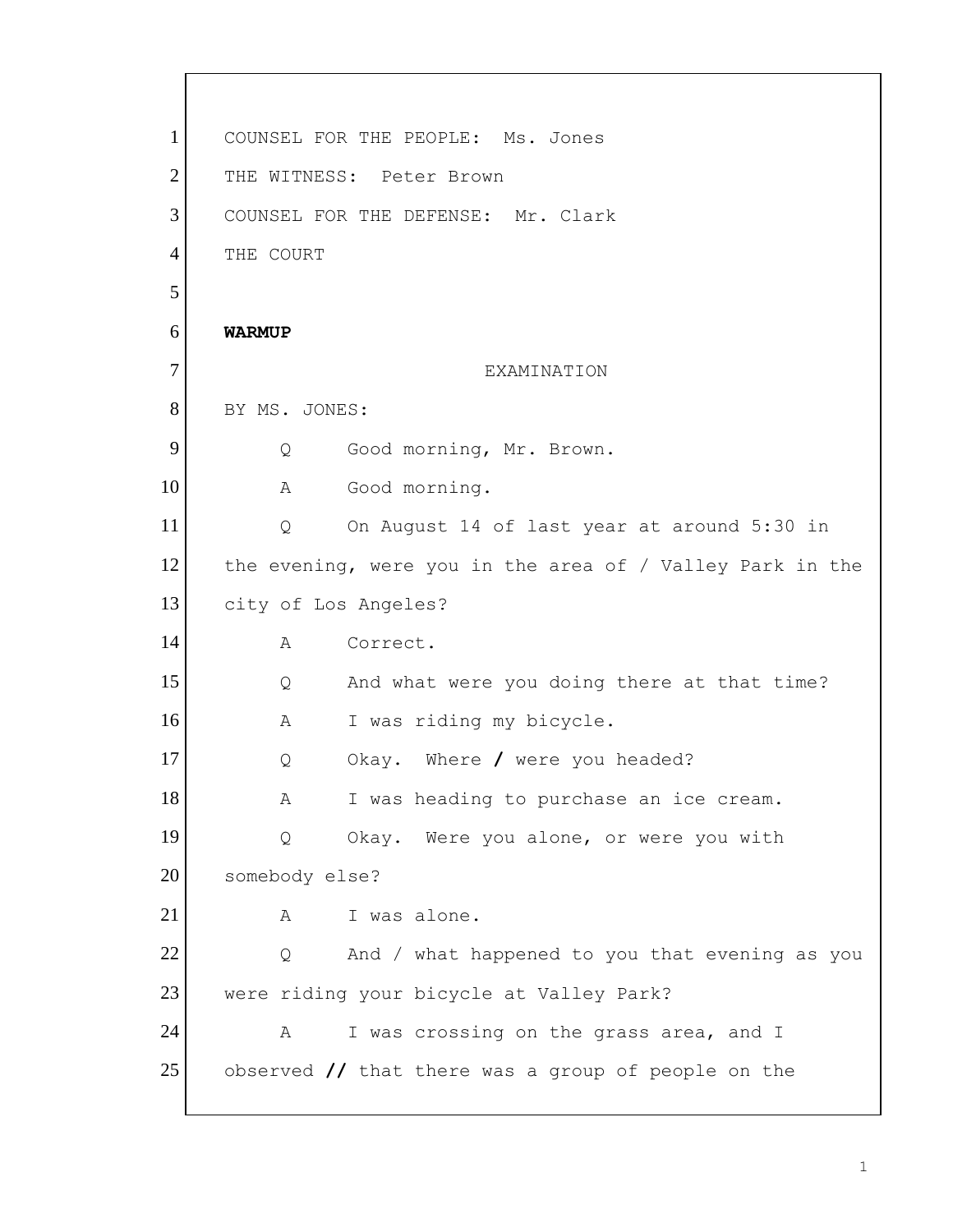1 2 3 4 5 6 7 8 9 10 11 12 13 14 15 16 17 18 19 20 21 22 23 24 25 sidewalk, and one of them darted in front of me. MR. CLARK: Are you understanding this? THE WITNESS: Absolutely. Q BY MS. JONES: Okay. When / you observed this group of people, were they males or females or a combination of both? A I was not able to tell. I just simply **///** saw a group of people. Q Do you remember approximately how many? A No. I did not see. I did not see. Q Okay. That person that –- strike / that. Let me back up. When you say you were crossing the grass, were you actually riding your bicycle? A Yes, I was riding the bicycle. **/\*(1)**  Q Then you stated that an individual ran towards you? A He ran towards my direction. Q Did he cross in front of you? A Yes. Q That person -- do / you see that individual in court today? A Yes, I do see him. Q Can you please point to that person and describe an article of clothing **/** they are wearing.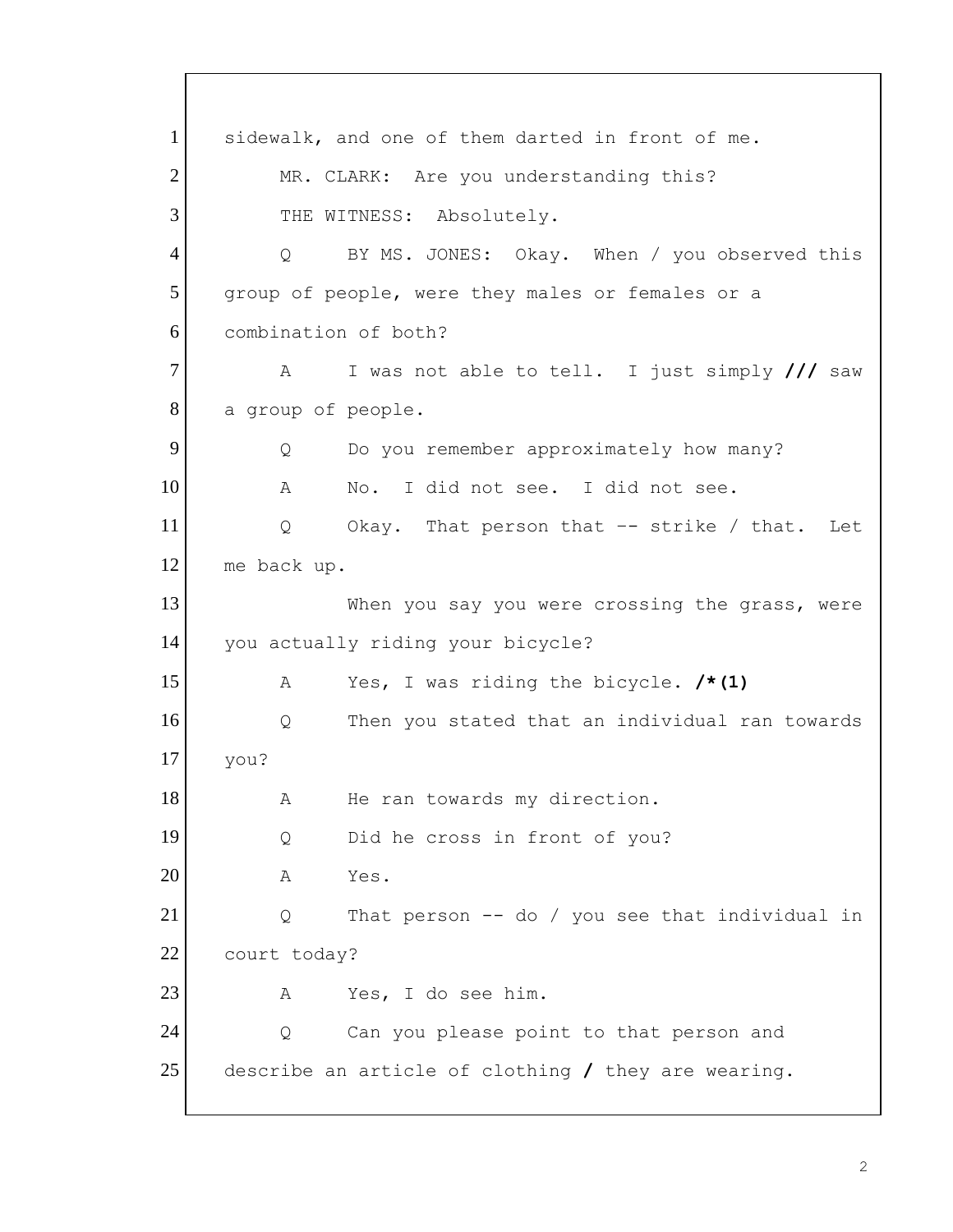grabbed the handlebar on the bicycle. He pulled it. / 1 2 3 4 5 6 7 8 9 10 11 12 13 14 15 16 17 18 19 20 21 22 23 24 25 A Yes. He is here, and it is the gentleman that is seated over there. He is wearing an orange jumpsuit. THE COURT: The witness / has pointed to and identified the defendant, John Cruz, for the record. You may keep going, ma'am. MS. JONES: Thank you, Your Honor. Q What happened once the **//** defendant ran across in front of your path? A He stopped directly in front of me. He He leaned downward, and he threw several punches at me on the face. Q When you say "several punches" on your face, was that using basically **///** a fist? A Correct. Q What happened next? A When I saw that he stopped, I noticed he was a gang member. MR. CLARK: Objection. Lack of foundation. THE COURT: Ladies and / gentlemen, the witness is talking about what he saw, and that is appropriate for you, but you are not to consider the fact that he **/\*2** is using the word "gang member" to indicate that the defendant is a person of bad character. MR. CLARK: Yes, Your Honor. We would move to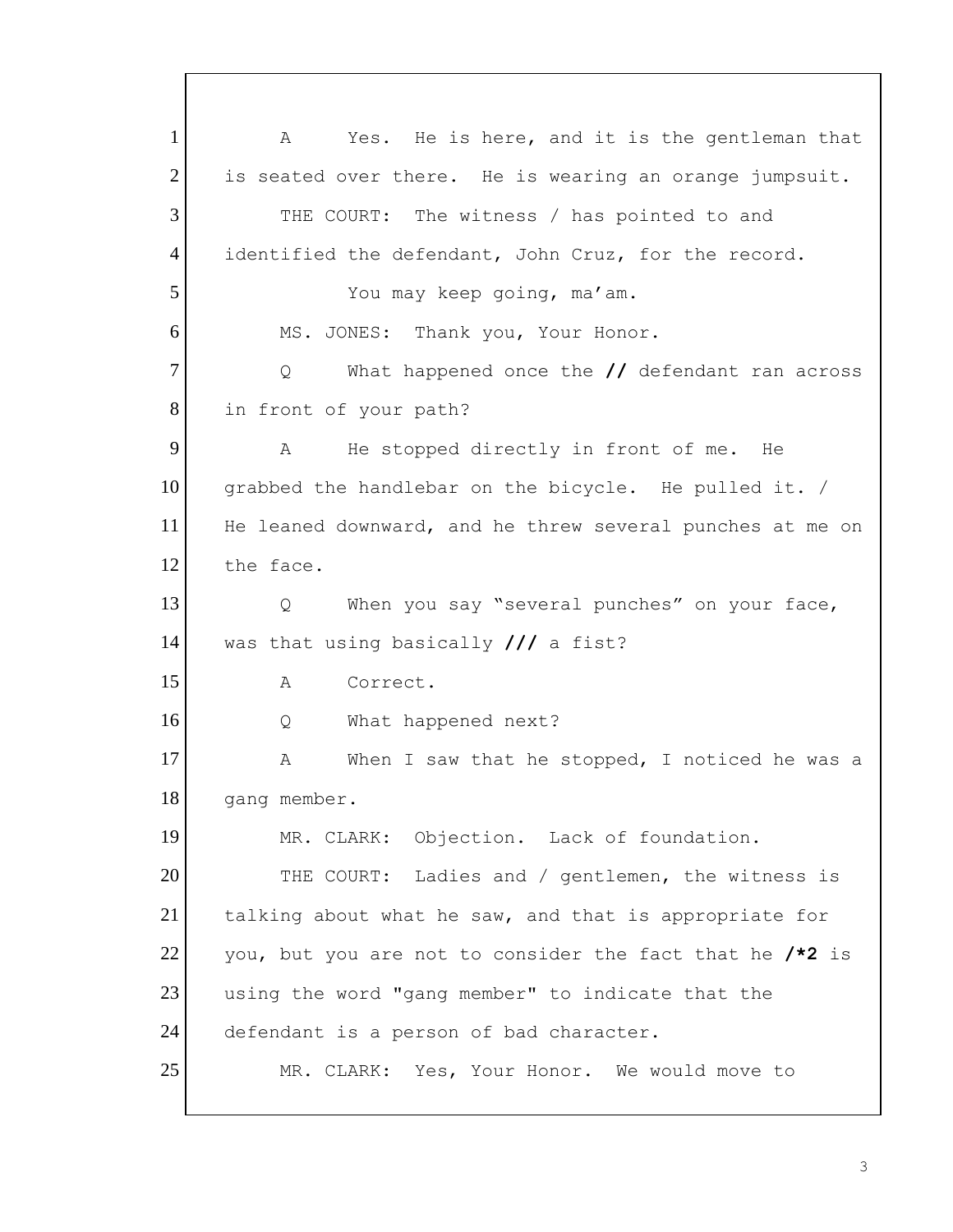1 strike / that language.

2 3 4 5 6 7 8 9 10 11 12 13 14 15 16 17 18 19 20 21 22 23 24 25 THE COURT: The motion to strike is denied. The objection is overruled with the limiting instruction. Go on, sir. I am sorry. Were you done, **/** or did you need to say something additional? THE WITNESS: Well, the individual -- he stopped in front of me. I had seen him twice in that vicinity. / Q BY MS. JONES: Okay. Let me stop you there a moment. Right now, we are simply going to talk about what happened on this occasion. When you say **//** that the defendant punched you in the face, what subsequently happened? A I put my shoulder like this to avoid the blow. Q When you stated "to / avoid the blow," was that a subsequent punch, or was that the initial punch? A The initial one. Q Okay. So that initial punch -- did it make **///** contact directly with your face? A Absolutely. Q Okay. And what happened to you after you received that first punch to the face? A Well, he took me / by complete surprise. Q You did not expect a confrontation? A Not at all.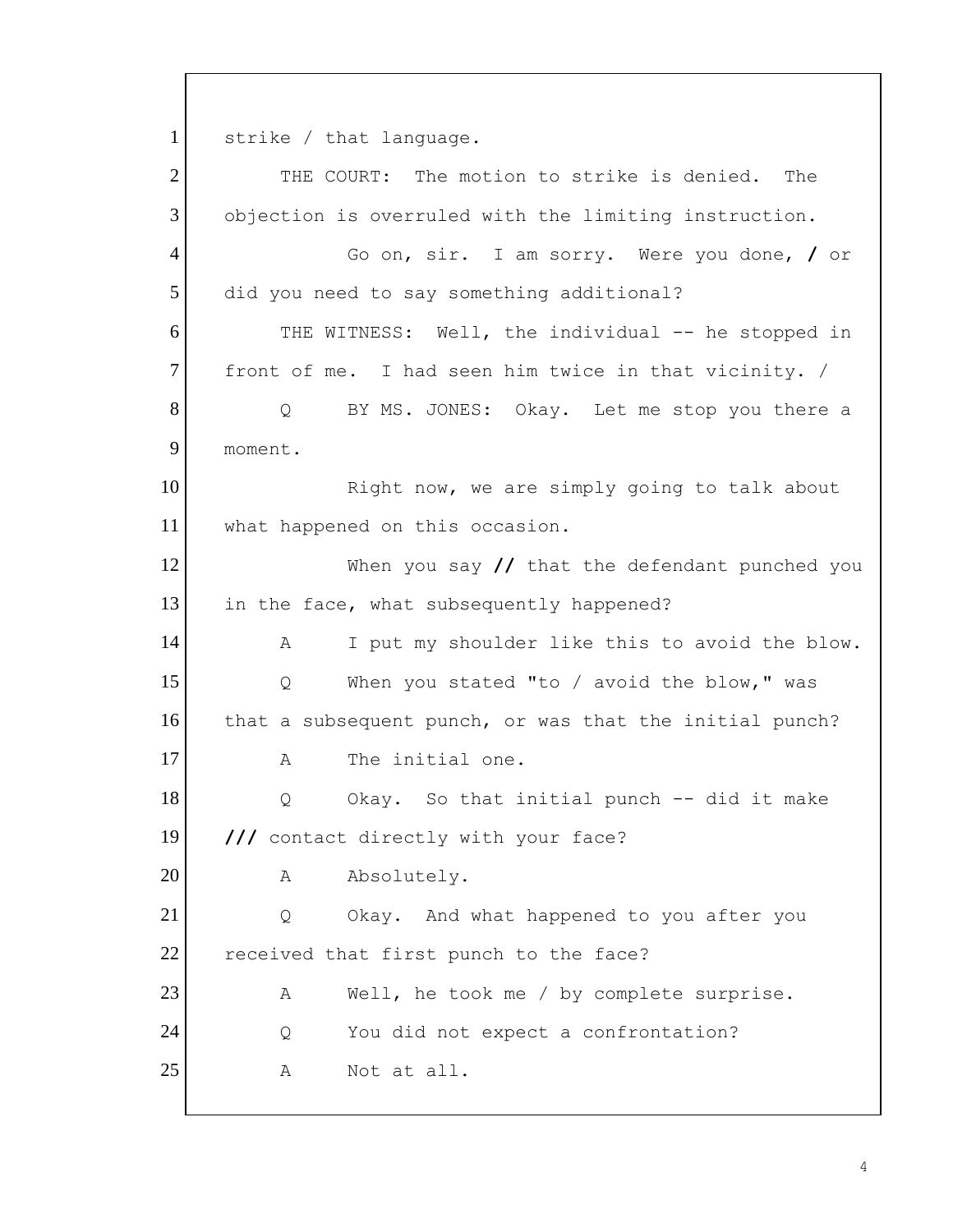| $\mathbf{1}$   |  |               |  | Q What did you do next? |  |  |                                            |  |
|----------------|--|---------------|--|-------------------------|--|--|--------------------------------------------|--|
| $\sqrt{2}$     |  | A             |  |                         |  |  | I just started trying to hit him back. /*3 |  |
| $\mathfrak{Z}$ |  | END OF WARMUP |  |                         |  |  |                                            |  |
|                |  |               |  |                         |  |  |                                            |  |
|                |  |               |  |                         |  |  |                                            |  |
|                |  |               |  |                         |  |  |                                            |  |
|                |  |               |  |                         |  |  |                                            |  |
|                |  |               |  |                         |  |  |                                            |  |
|                |  |               |  |                         |  |  |                                            |  |
|                |  |               |  |                         |  |  |                                            |  |
|                |  |               |  |                         |  |  |                                            |  |
|                |  |               |  |                         |  |  |                                            |  |
|                |  |               |  |                         |  |  |                                            |  |
|                |  |               |  |                         |  |  |                                            |  |
|                |  |               |  |                         |  |  |                                            |  |
|                |  |               |  |                         |  |  |                                            |  |
|                |  |               |  |                         |  |  |                                            |  |
|                |  |               |  |                         |  |  |                                            |  |
|                |  |               |  |                         |  |  |                                            |  |
|                |  |               |  |                         |  |  |                                            |  |
|                |  |               |  |                         |  |  |                                            |  |
|                |  |               |  |                         |  |  |                                            |  |
|                |  |               |  |                         |  |  |                                            |  |
|                |  |               |  |                         |  |  |                                            |  |
|                |  |               |  |                         |  |  |                                            |  |
|                |  |               |  |                         |  |  |                                            |  |
|                |  |               |  |                         |  |  |                                            |  |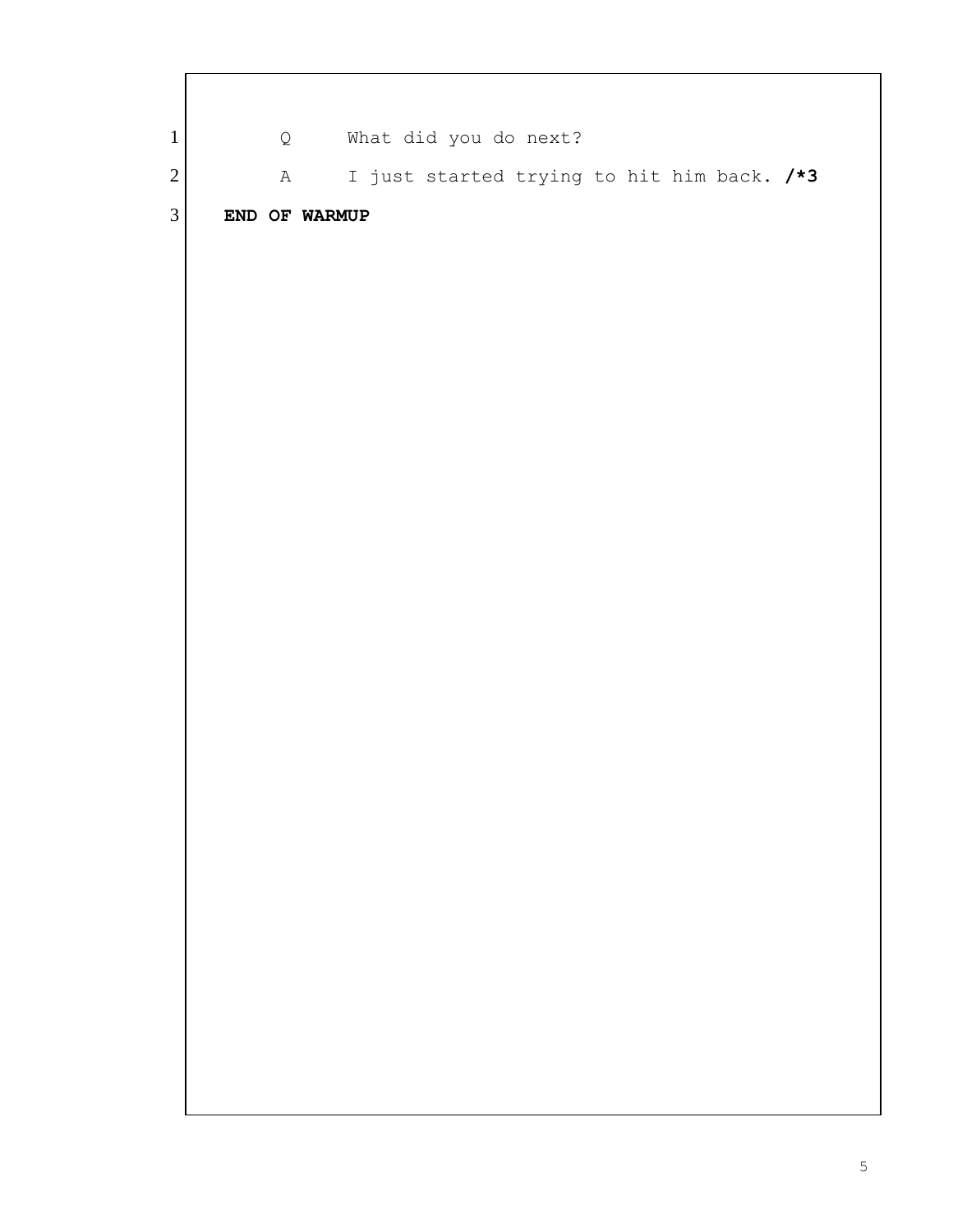1 2 3 4 5 6 7 8 9 10 11 12 13 14 15 16 17 18 19 20 21 22 23 24 25 **EXAM Q** BY MS. JONES: Okay. You started to defend yourself? A I started to hit him. Q At the point when you say that you started to defend yourself, were you / still on the bicycle? A Correct. I was still on the bicycle. Q Then what happened? A He made me fall off the bicycle. Q How did he make **/** you fall off the bicycle? A He pushed me, and he started to hit me. Q So the defendant pushed you off the bicycle. At that moment, / were you on the sidewalk? A I was on the sidewalk. Q And you stated he continued to hit you? A Correct. Q How did he continue to hit **//** you? A He was beating me rapidly with blows. THE COURT: With a clenched fist? THE WITNESS: With his clenched fist. Q BY MS. JONES: And approximately how many times did he punch you / when you were on the sidewalk? A I was not able to count the punches. Q Understood. That is understood. Exactly where were you hit? Where were **///**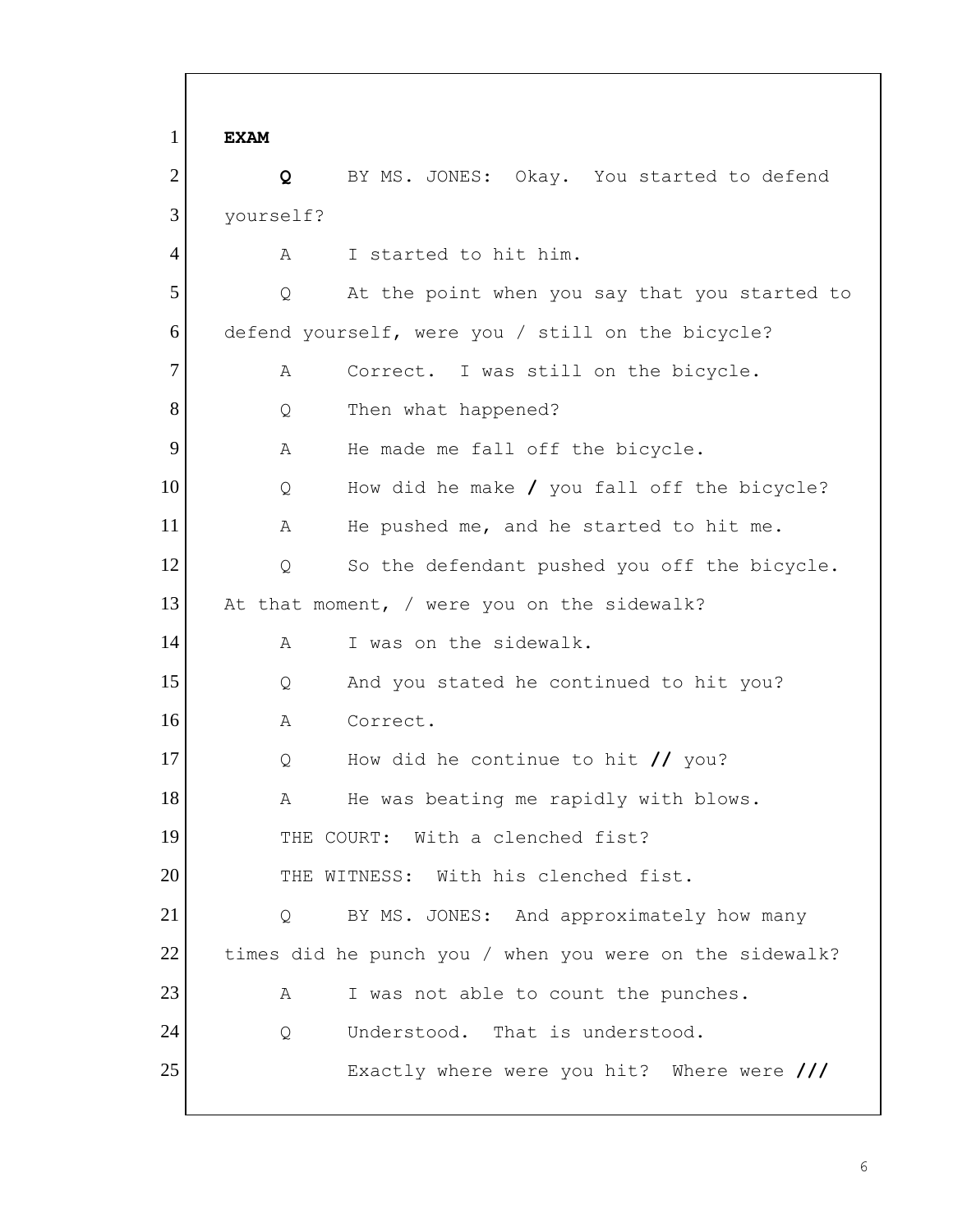1 2 3 4 5 6 7 8 9 10 11 12 13 14 15 16 17 18 19 20 21 22 23 24 25 you punched when you were on the sidewalk? A Throughout my face. Q Anywhere else on your body? A No. Q Okay. What happened once you landed on the / sidewalk and you started being beaten in the face? A Well, I do not have any teeth. I only have dentures. I was trying to protect **/\*(1)** my face so that he would stop hitting me and I would not be knocked out. Q Understood. Did you begin to defend yourself? A Eventually I / did. I was hitting him many times around the upper body so that he would not be able to contact my face. Q Was he punching **/** you after you were on the sidewalk while you were punching also? A Correct. Q At any point did anything happen to your cell phone? A Correct. I / dropped it during the altercation. Q When you stated you "dropped it," did you retain it in your pocket or did you conceal it on your // person? A I had it located here. THE COURT: Please demonstrate for us.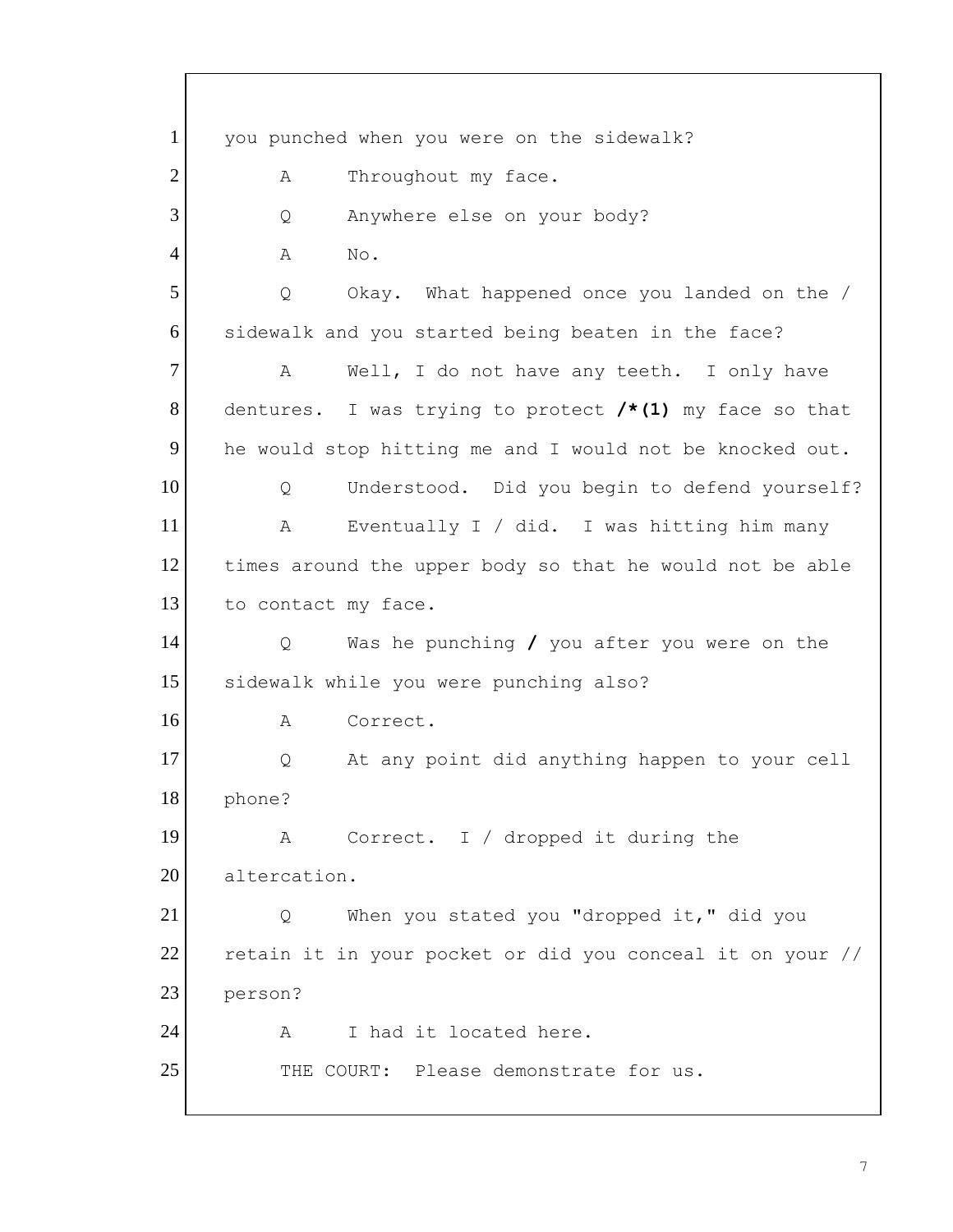1 2 3 4 5 6 7 8 9 10 11 12 13 14 15 16 17 THE WITNESS: I had it like this. MS. JONES: May the record reflect the witness stood up and is / currently holding his cell phone by his waistband on the right-hand side. THE COURT: The record will so reflect. Thank you, sir. Please continue. Q BY MS. JONES: Mr. Brown, **///** right now when you stood up and demonstrated to us where you have your cell phone currently, is that where you were carrying your cell / phone on the date of the incident? A Correct. Q Okay. As you were fighting with the defendant, your cell phone fell out of your waistband? A Correct. **/\*(2)**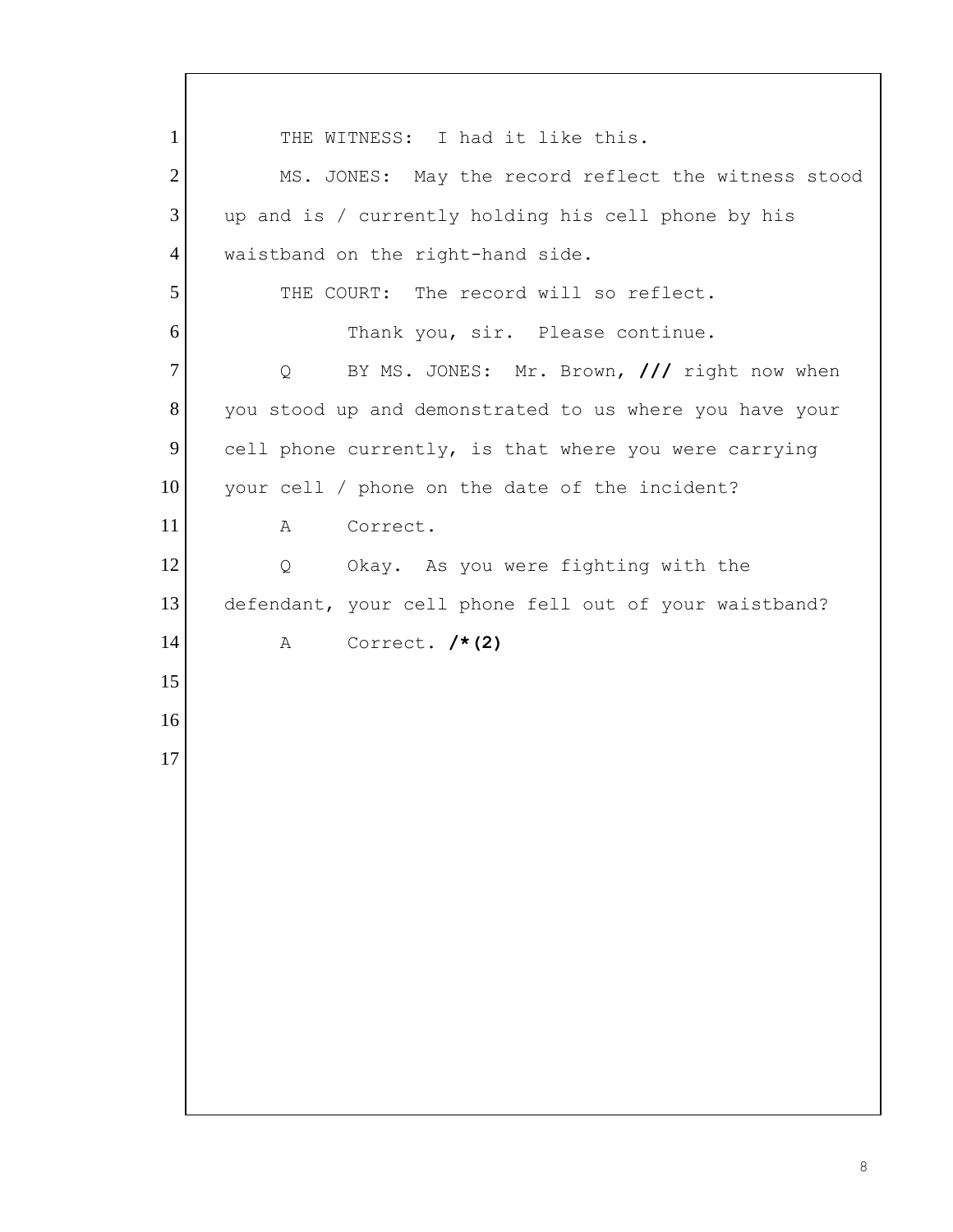1 2 3 4 5 6 7 8 9 10 11 12 13 14 15 16 17 18 19 20 21 22 23 24 25 **START TYPING**  Q BY MS. JONES**:** What happened next? A The young gentleman, the person, went after my cell phone. Q And what subsequently happened? A I grabbed him around the shirt. Q At the / moment when you grabbed the defendant by the shirt -- MR. CLARK: Objection. It is unclear whether he could locate the phone at that moment. THE COURT: Ms. Jones had **/** not finished her question. Q BY MS. JONES: At the moment when you grabbed the defendant by the shirt, was he able to grab the cell phone? A Easily. Q At / the moment when you grabbed the defendant by the shirt, did you observe the defendant with the cell phone in his hand? A Absolutely. Q And when **//** you initially observed the defendant grab the cell phone with his hand, did he take any steps? A Maybe several steps. Q And what did you do? /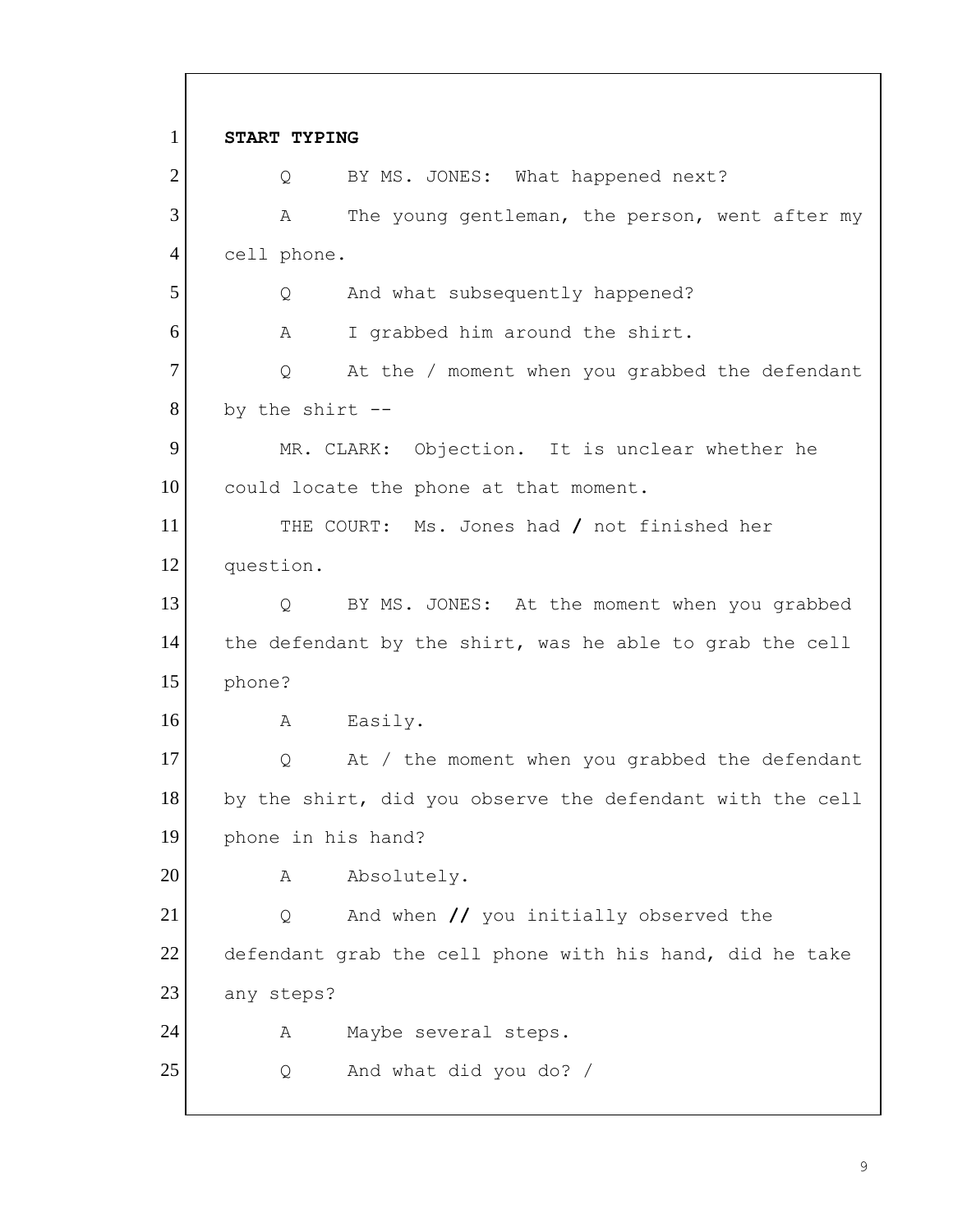1 2 3 4 5 6 7 8 9 10 11 12 13 14 15 16 17 18 19 20 21 22 23 24 25 A I confronted him, and I believe I startled him. I told him he needed to return my personal property. Q At the moment when he took **///** several steps holding your cell phone, you grabbed him by the clothing? A Correct. Q And then you testified that you confronted the defendant? A Yes. Q And how / did the defendant respond? A Hitting me back. Q Where did he hit you? A Along here. Q How many times, if you remember? A I do not remember. THE COURT: You **/\*(1)** did not count how many times? THE WITNESS: No. The problem is that I just cannot recall. THE COURT: That is very understandable, sir. Go ahead. Q BY MS. JONES: And once you / grab him by the clothing, are you at that moment demanding your cell phone back? A Correct. Q What did the defendant do next?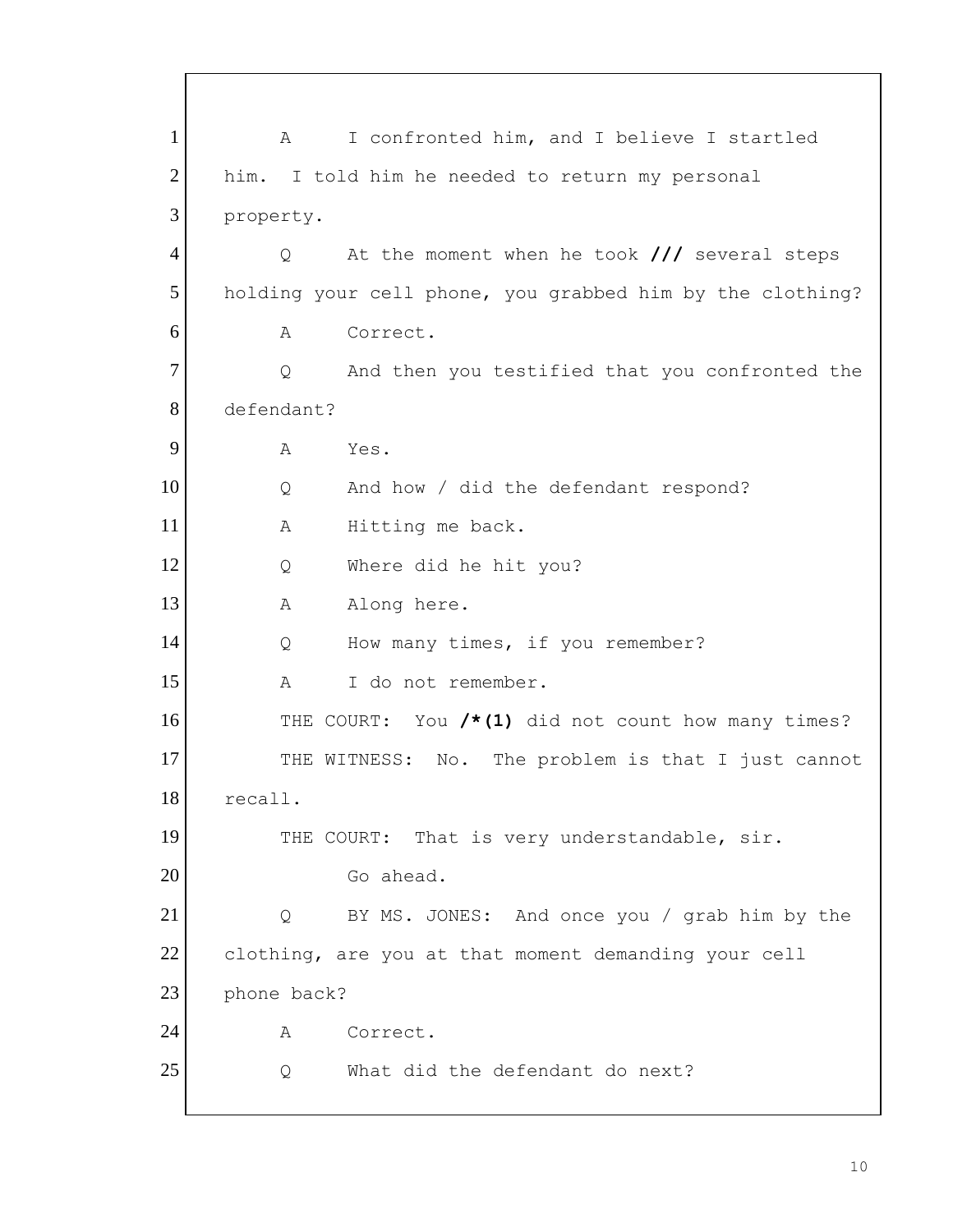1 2 3 4 5 6 7 8 9 10 11 12 13 14 15 16 17 18 19 20 21 22 23 24 25 A He indicated that **/** the property belonged to him. Q How did you respond? A I assured him that cell phone belonged to me. Q What did the defendant do at that / point? A He concealed the cell phone inside his pocket. Q What did he do next? A He was pulling himself so hard that eventually his shirt came **//** off, and immediately I grabbed him by the pants. Q Okay. So at the point that the defendant concealed the cell phone inside his pocket, he / was able to squeeze out of the shirt? MR. CLARK: Objection. That question is leading. THE COURT: Overruled. THE WITNESS: Yes. Q BY MS. JONES: Were you then holding just the shirt? A Correct. Q At the **///** moment when you lost control of the defendant, did the defendant take any steps? A He was not able to. He was not able to because / I grabbed him by the pants. Q Understood. Explain to us what happened after you grabbed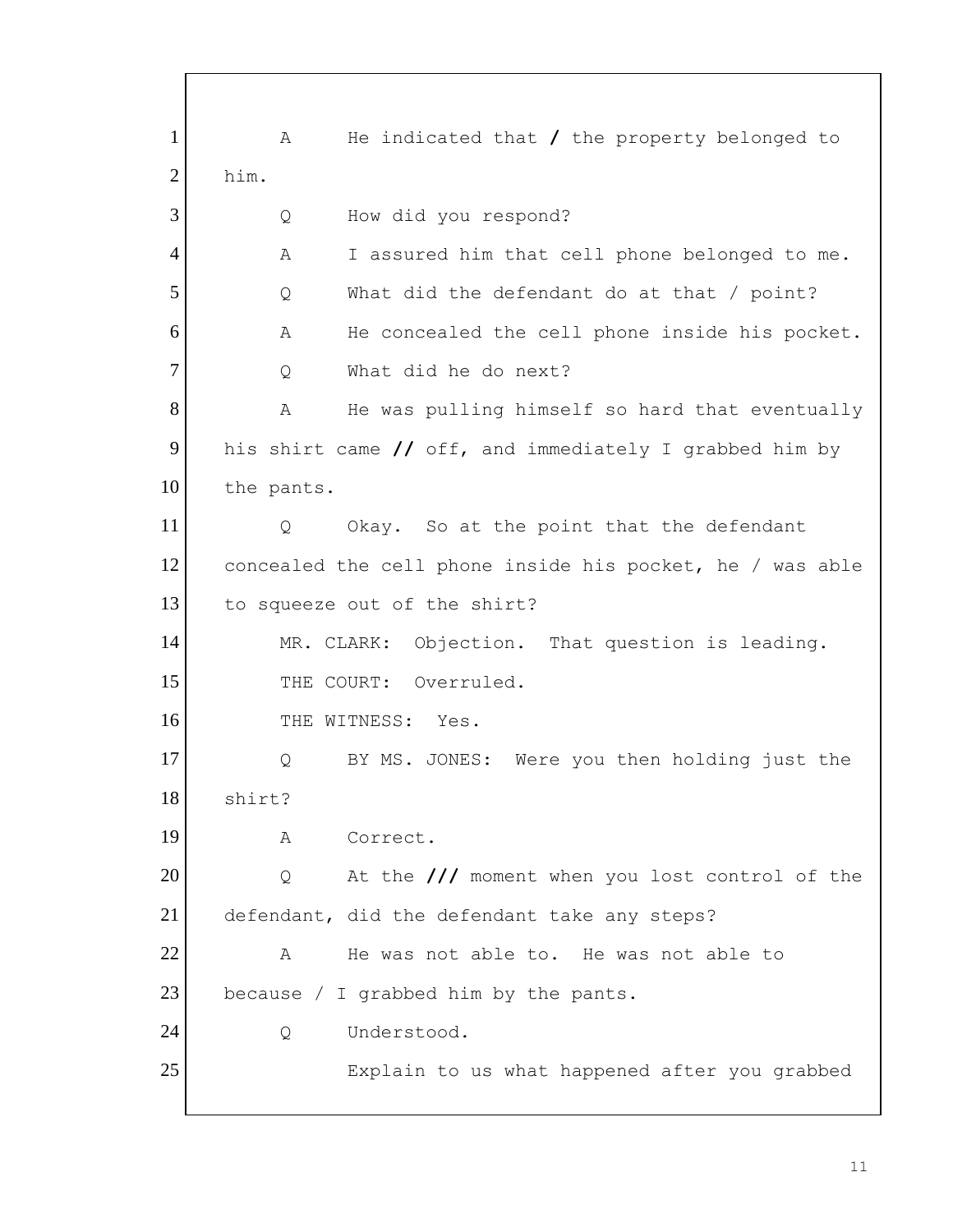elbow. Is that from the knife or from something else? **/** 1 2 3 4 5 6 7 8 9 10 11 12 13 14 15 16 17 18 19 20 21 22 23 24 25 him by the pants. A I felt that another person was **/\*(2)** poking me with a knife back here. Q When you say "back here," where are you indicating? A Approximately here on the elbow. MS. JONES: May the record reflect / the witness is holding up his right elbow.<br>THE COURT: There is definitely a scar above your THE WITNESS: Yes. Correct. From the knife. THE COURT: All right. Counsel, if you want to approach and take a look. MR. CLARK: Yes, Your Honor. THE COURT: I apologize for asking, but / we need to establish a record. MR. CLARK: Thank you. THE COURT: The record should reflect the defendant revealed a scar on his elbow that he pointed to and **//**  indicated that is where he was struck with the weapon. Is that correct? THE WITNESS: Yes, that is correct. THE COURT: Please continue. Q BY MS. JONES: What happened after you felt that / knife?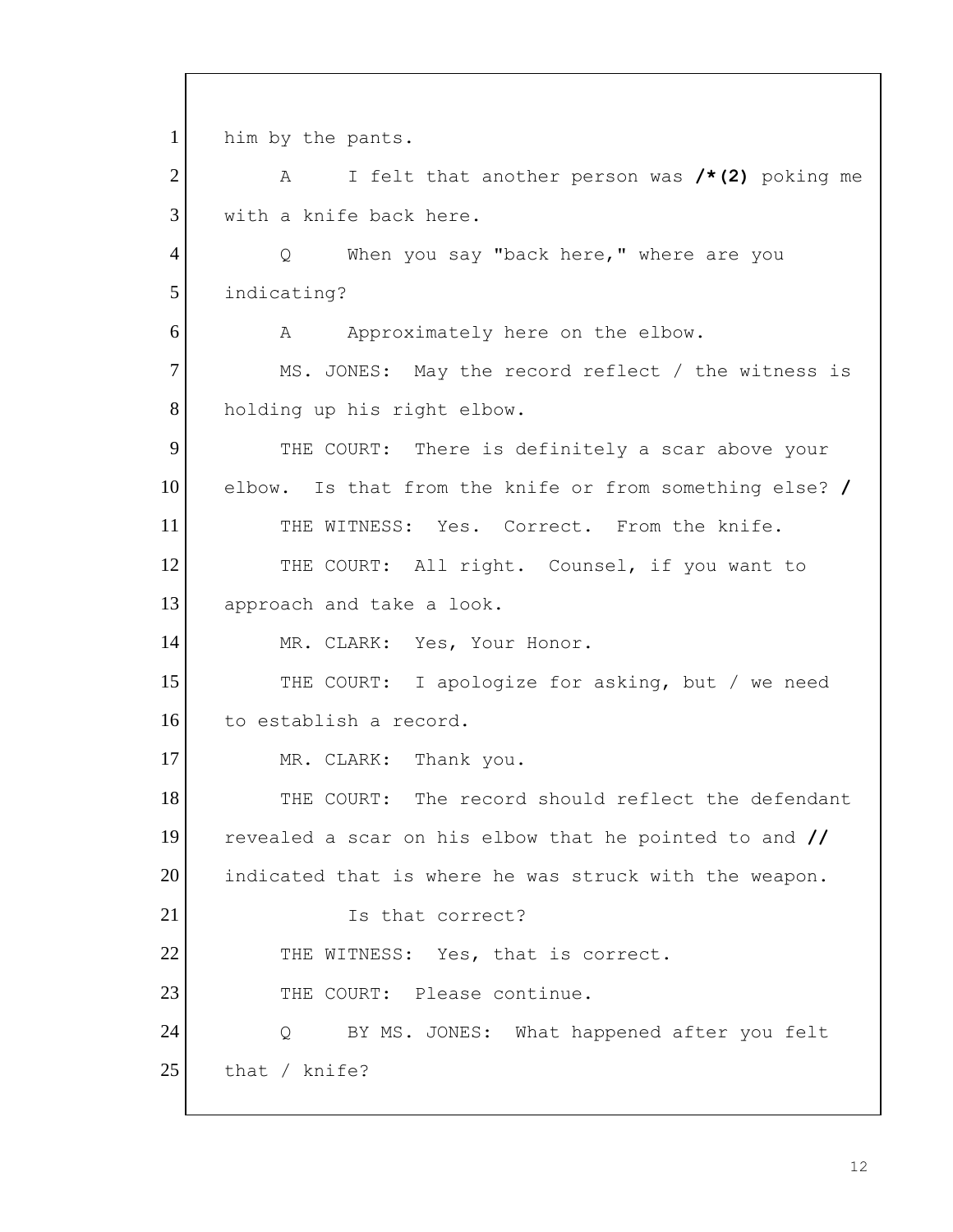1 2 3 4 5 6 7 8 9 10 11 12 13 14 15 16 17 18 19 20 21 22 23 24 25 A I simply would not let go of him because I wanted him as a shield to protect myself. Q Interesting. When you say you utilized **///**  him as a "shield" to protect yourself, at that moment who were you protecting yourself from? A From the fellow that had the weapon. Q Was there / anyone else there? A At that very moment I only noticed two people. Q Okay. At that time, you still had a grip on the defendant? A Right. **/\*(3)**  Q Okay. And what did the other man with the knife do? MR. CLARK: Objection, Your Honor. Calls for a narrative. THE COURT: Perhaps you could break it down, Counselor. / MS. JONES: Certainly. Q Did you see the individual with the knife? A I no longer saw him because, in my mind, I just figured they were going to **/** kill me. He had a weapon. Q What did you subsequently do? A What I did initially is I looked around trying to decide what I could / use to defend myself.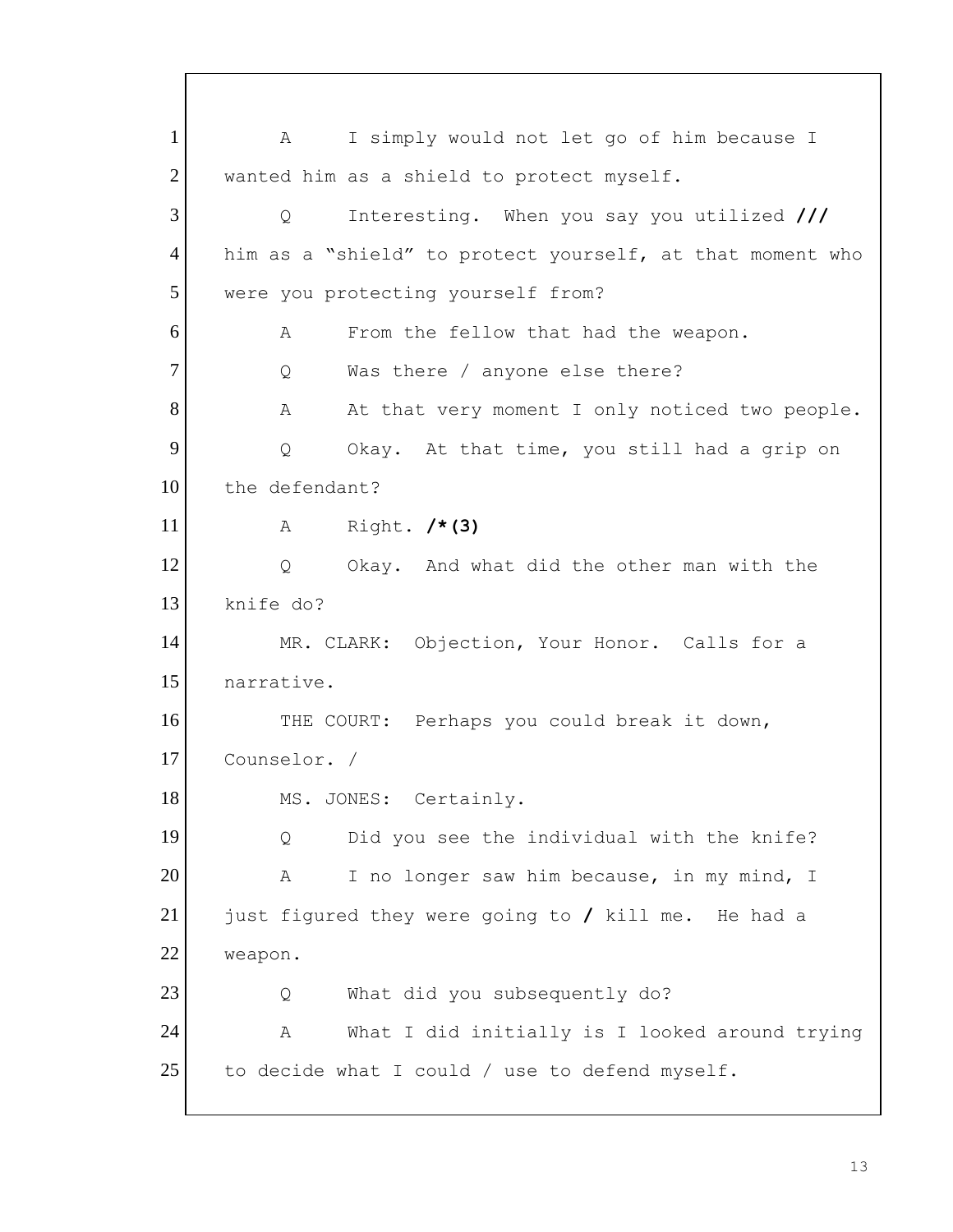1 2 3 4 5 6 7 8 9 10 11 12 13 14 15 16 17 18 19 20 21 22 23 24 25 Q I understand. A I thought about letting the guy go and picking up the bicycle to throw it against the guy with **//** the knife. Q Okay. Is that what you decided? A No. When I looked toward the sidewalk, I saw my bicycle. Adjacent to it, I observed the / cord I use to secure my bicycle. Q Okay. A And that is what I ended up grabbing to defend myself. Q And when you stated a "cord," **///** what is this material made out of? A It has metal inside of it. On the outside, there is hose material. Q Meaning it is kind of / a steel material that is covered with some kind of rubber? A Yes. THE COURT: An average bike lock? THE WITNESS: Yes. MR. CLARK: Thanks, Your Honor. I was unclear. THE COURT: Go ahead **/\*(4)** and continue.<br>Q BY MS. JONES: What did you do after you picked the cord up? A I started to hit him around the lower body.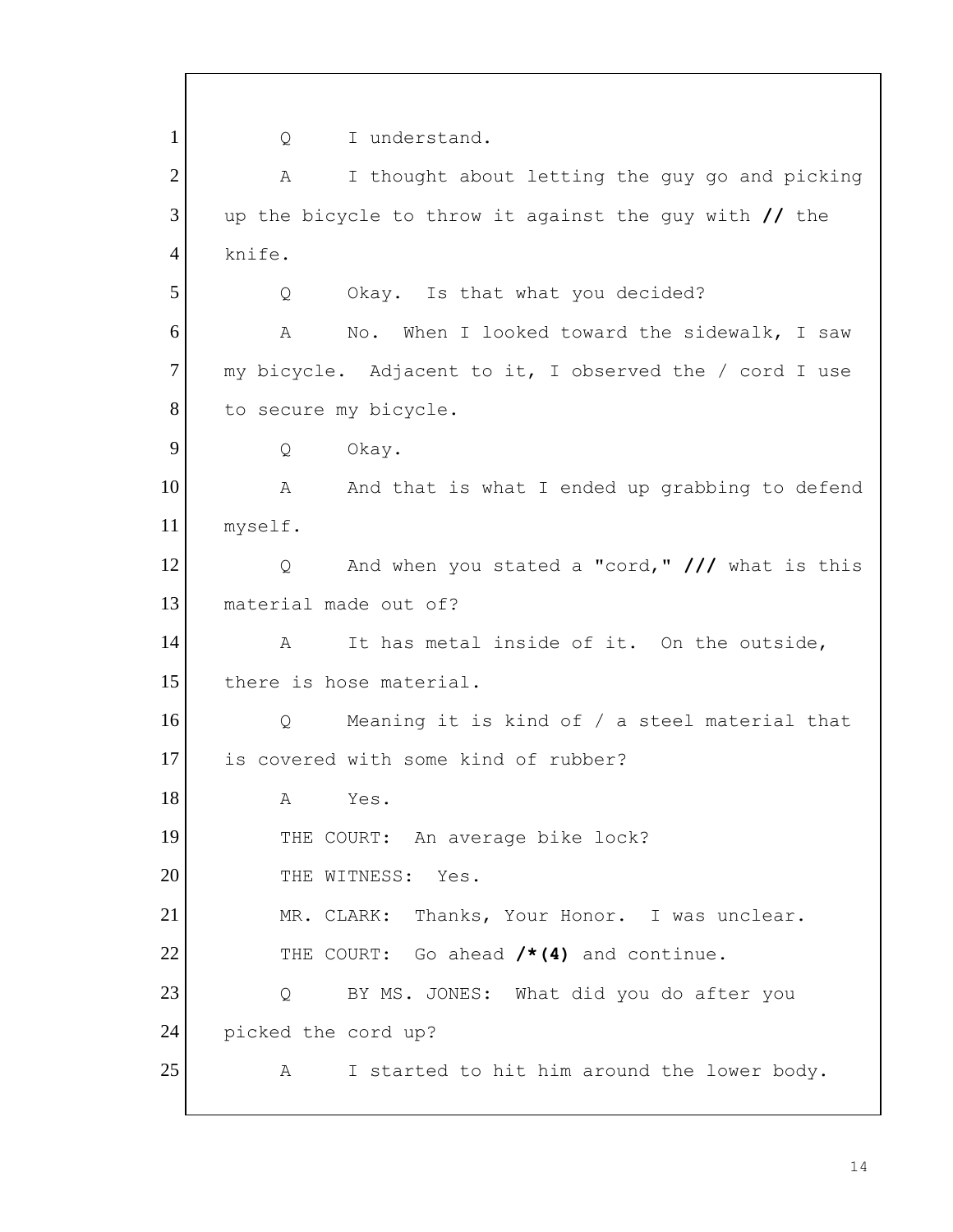1 2 3 4 5 6 7 8 9 10 11 12 13 14 15 16 17 18 19 20 21 22 23 24 25 Q Okay. What happened next? / A I told him to hand over my cell phone. Q And did the defendant respond? A Eventually. I hit him four or five times. He gave it **/** back after that. At first, he refused to return it. Q And were there any other people around you at that point? A Several people started to / come over. Q Okay. And when you say "several," about how many? A It was four to five males. Q Okay. Do you remember whether or not they **//**  were all males, or were there also females in the group by you? A It was all guys. Definitely guys. Q Did those other males do anything? / A Yes. They started to hit me. One of them carried a baseball bat. Q Okay. And at that moment when the other males were also hitting **///** you, where was the defendant located? A We were on the sidewalk. Q Both you and the defendant? A Correct.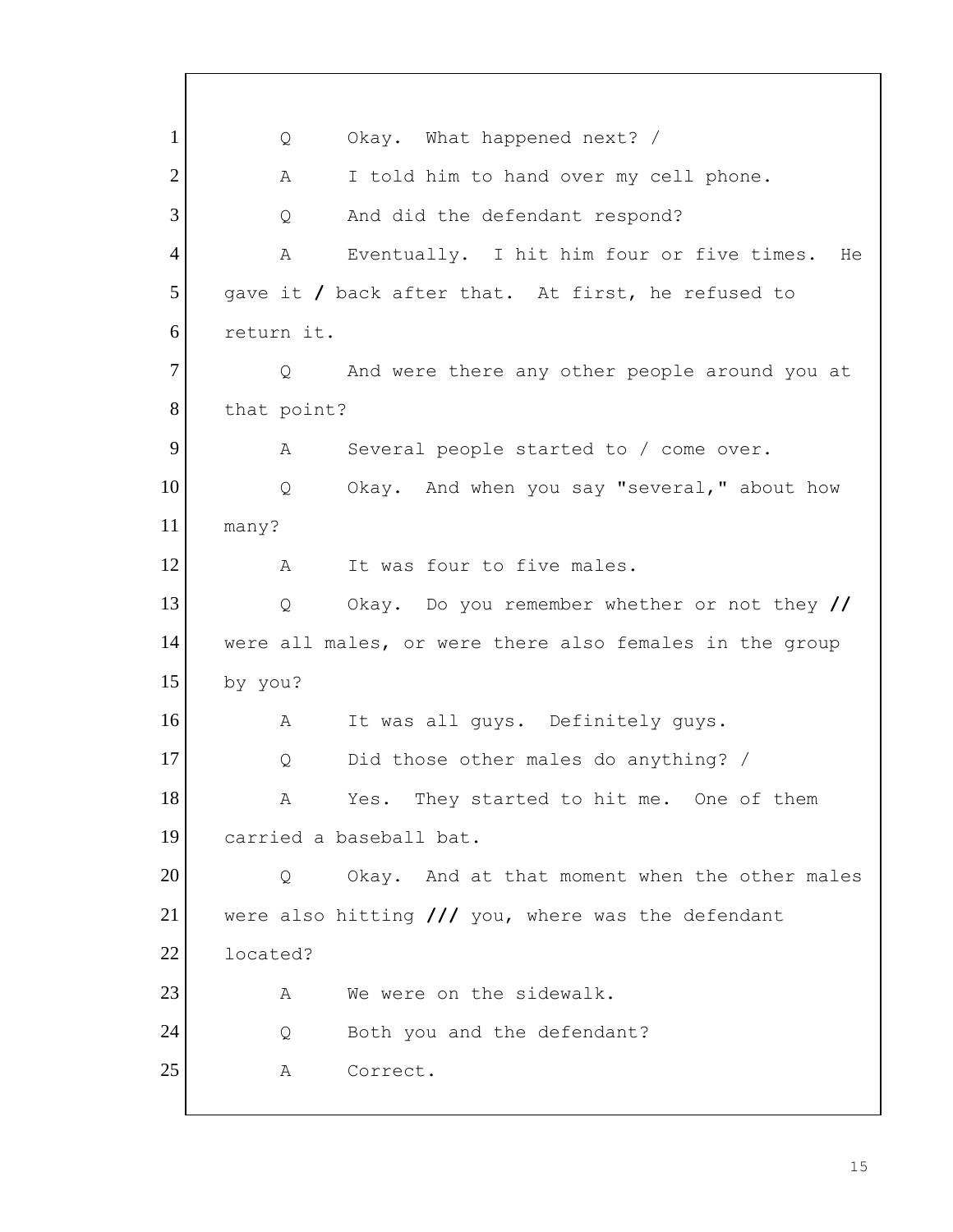1 2 3 4 5 6 7 8 9 10 11 12 13 14 15 16 17 18 19 20 21 22 23 24 25 Q At that point had you retrieved your cell / phone back? A Yes. Q Did the police arrive? A Eventually. I did not mention yet that he bit me over here. He bit me here. MR. CLARK: Objection. No **/\*(5)** question pending. THE COURT: I will sustain the objection, but you can go into the area. MS. JONES: I want to ask about the injuries. THE COURT: All right. Q BY MS. JONES: We will / get to that in a moment. My question was at some point did the officers arrive? A Well, I did not really notice. They took about **/** 10 minutes. Q But at some point the police arrived? A Correct. Q Mr. Brown, let me ask the question a little differently. A Well, okay. Q From the time / that you started to defend yourself to the time that the police arrived, do you recall about how long that took?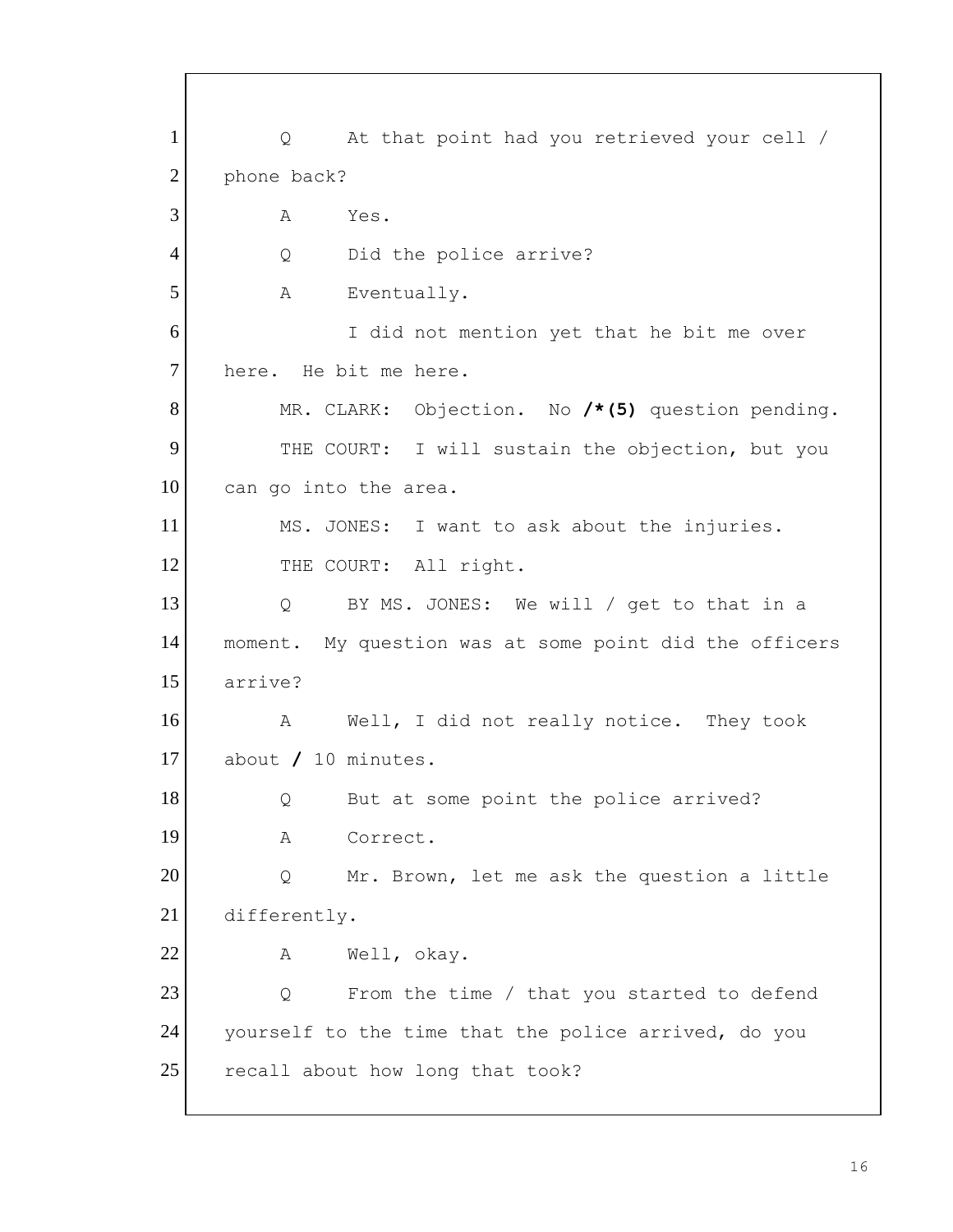1 2 3 4 5 6 7 8 9 10 11 12 13 14 15 16 17 18 19 20 21 22 23 24 25 A About 10 minutes, maybe. **//**  Q Okay. You started to talk about it, but I wanted to ask you if you had any injuries as a result of this incident. A I / did. Q Would you please describe the injuries that you suffered. A They transported me to the hospital on that day. MR. CLARK: Objection. Vague as to who he **///**  suffered the injuries from or when. THE COURT: I will sustain the objection. I will ask you to be more specific. MS. JONES: Okay. Q Mr. Brown, you stated that / the defendant bit you on your finger. A He bit my hand. MS. JONES: May the record reflect the defendant is holding up his right hand and is **/\*(6)** indicating the outer side of the palm area. THE COURT: Well, no, he is indicating both as if his fingers were teeth. It is on the inside / of the hand and the outside of the hand. Is that correct, sir? THE WITNESS: That is correct. He bit me seriously.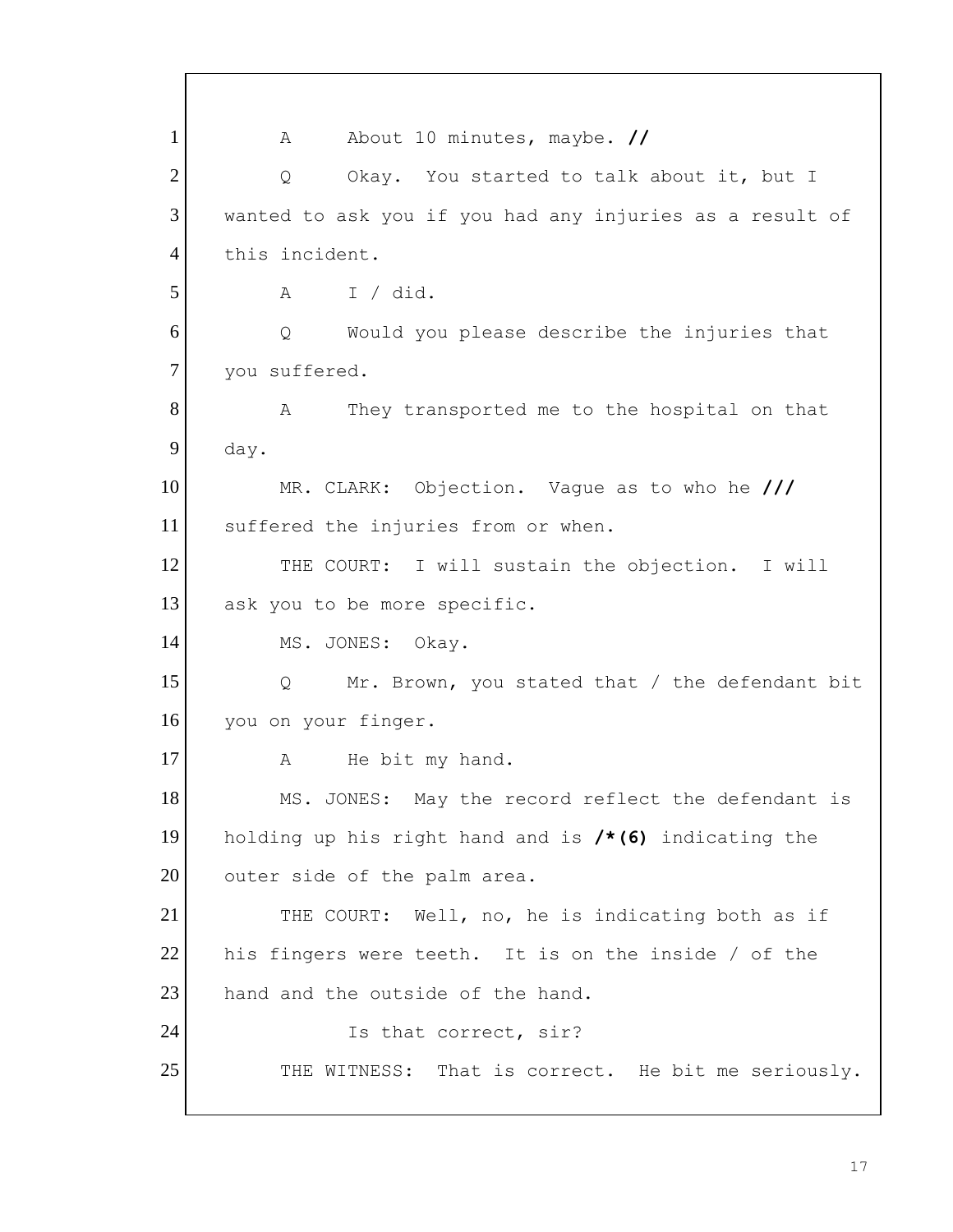1 THE COURT: Go ahead and continue, Ms. Jones. **/** 2 3 4 5 6 7 8 9 10 11 12 13 14 15 16 17 18 19 20 21 22 23 24 25 Q BY MS. JONES: And as a result of that bite, were you bleeding? A I certainly was. Q You started to indicate that the defendant also bit you on your / head? A Specifically, he bit me around here. THE COURT: The defendant is indicating the left region of his head above the ear. THE WITNESS: Right here is where he bit **//** me. Q BY MS. JONES: And were you bleeding as a result of that injury? A Yes, ma'am. I sure did. Q Now, did you suffer any other injuries - strike that. / What other injuries were you treated for when you were taken to the hospital after this incident? A I had a break right here. THE COURT: He is **///** showing the wrist just above the hand. Q BY MS. JONES: You had a fracture there. Any other injuries that you were treated for? A Yes, ma'am. My elbow where / the redness is. Q Describe the other injuries that you were treated for.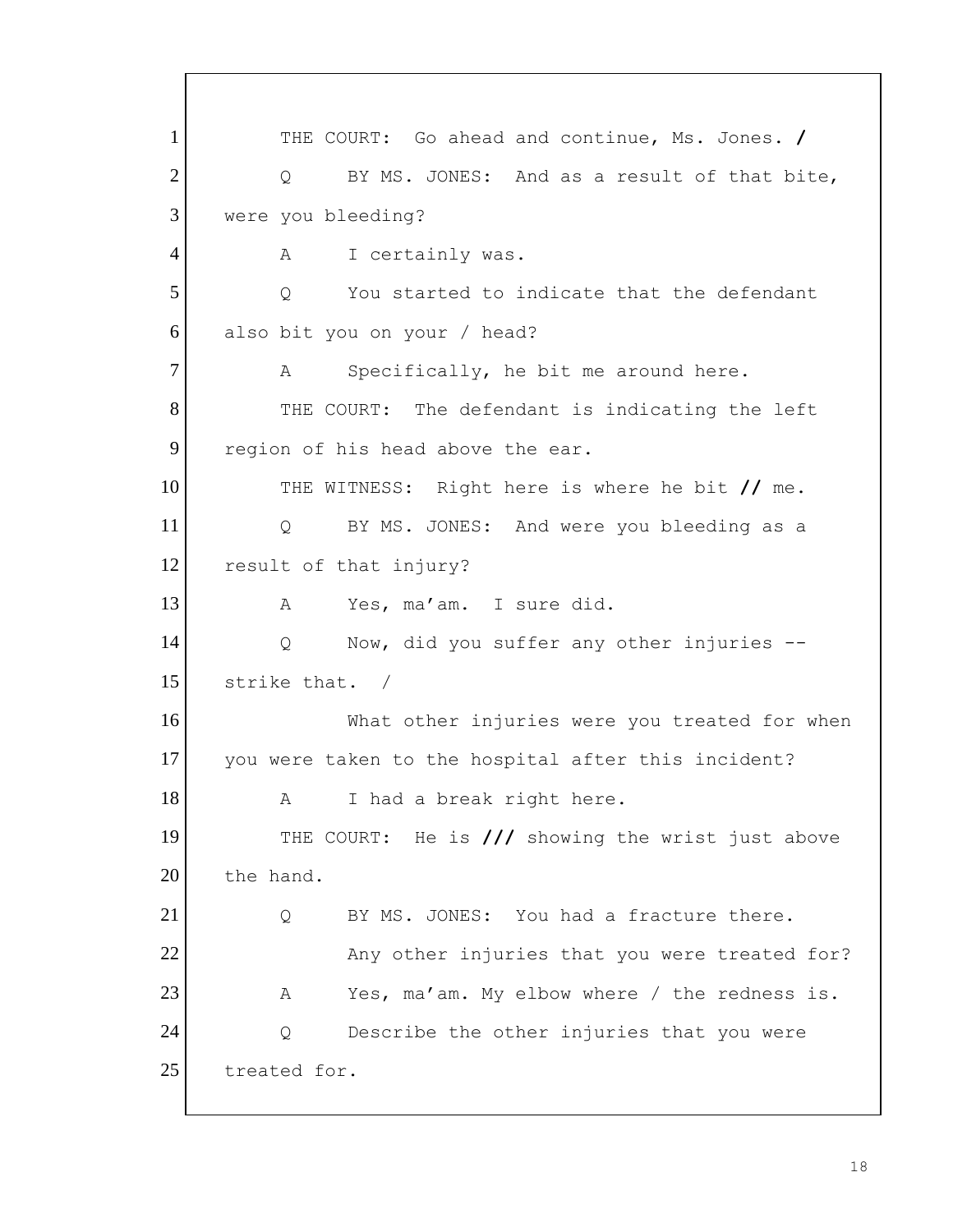1 2 3 4 5 6 7 8 9 10 11 12 13 14 15 16 17 18 19 20 21 22 23 24 25 A I have not gone yet, but my shoulder hurts every day. I have **/\*(7)** not gone to the hospital for that. THE COURT: The shoulder that you are referring to -- is it the upper portion of your right shoulder? THE WITNESS: Correct. The right shoulder. Q BY MS. JONES: Okay. Were you having any pain to that shoulder before the incident? A No. Q Okay. But now you have been feeling pain to that **/** shoulder following this incident? A Yes. Q Okay. In terms of your cell phone, you got your cell phone returned that day; is that correct? A Correct. Q Okay. / And was there any damage to your property as a result of the incident? A The screen shattered. Q How much was that phone? A To be honest **//** with you, I do not remember how much it cost. Q That is okay. And, Mr. Brown, you indicated you had seen the defendant twice before / the day of the incident? A Yes.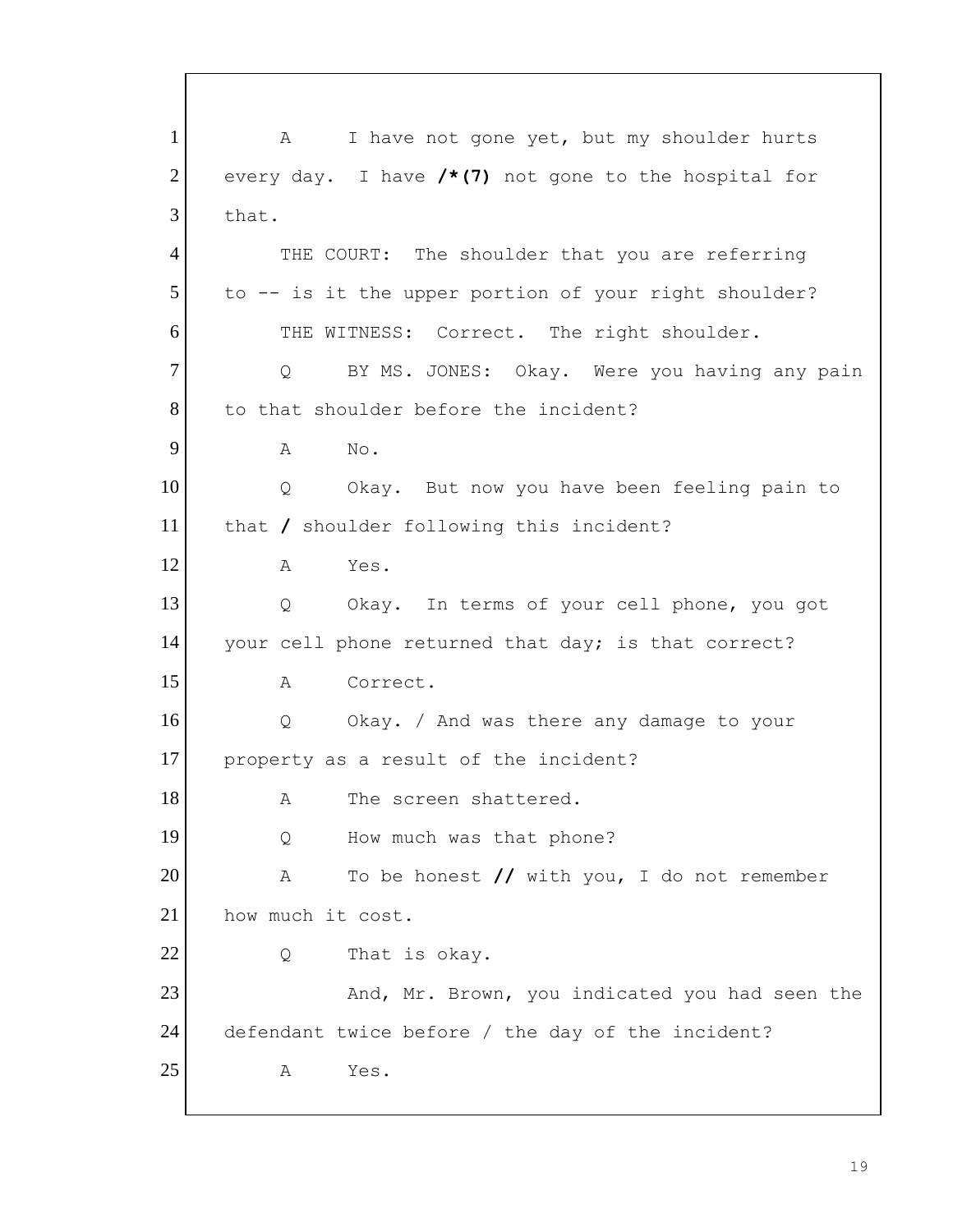trying to understand what you mean by that. 1 2 3 4 5 6 7 8 9 10 11 12 13 14 15 16 17 18 19 20 21 22 23 24 25 Q Okay. And where did you recognize him from? A I drink my coffee every day at a bakery, and I **///** remember seeing him there. Q All right. You just saw him on two other occasions? A He is the only individual that I had seen there twice. / Q And the only individual from the group of people who were at the park that attacked you? A He was the only person from the group. **/\*(8)**  Q You said he was the only individual. I am A There were several guys in the group there,  $/$ who attacked me. Q Okay. Was he the only one you recognized from before? A Exactly. MS. JONES: Your Honor, at this time, I am holding in my hand **/** one page. It includes four color photos. THE COURT: Has it already been provided to defense counsel? MR. CLARK: Yes, Your Honor. We have seen it. MS. JONES: May it be / marked People's Exhibit 1? THE COURT: Yes. MS. JONES: Your Honor, may I approach the witness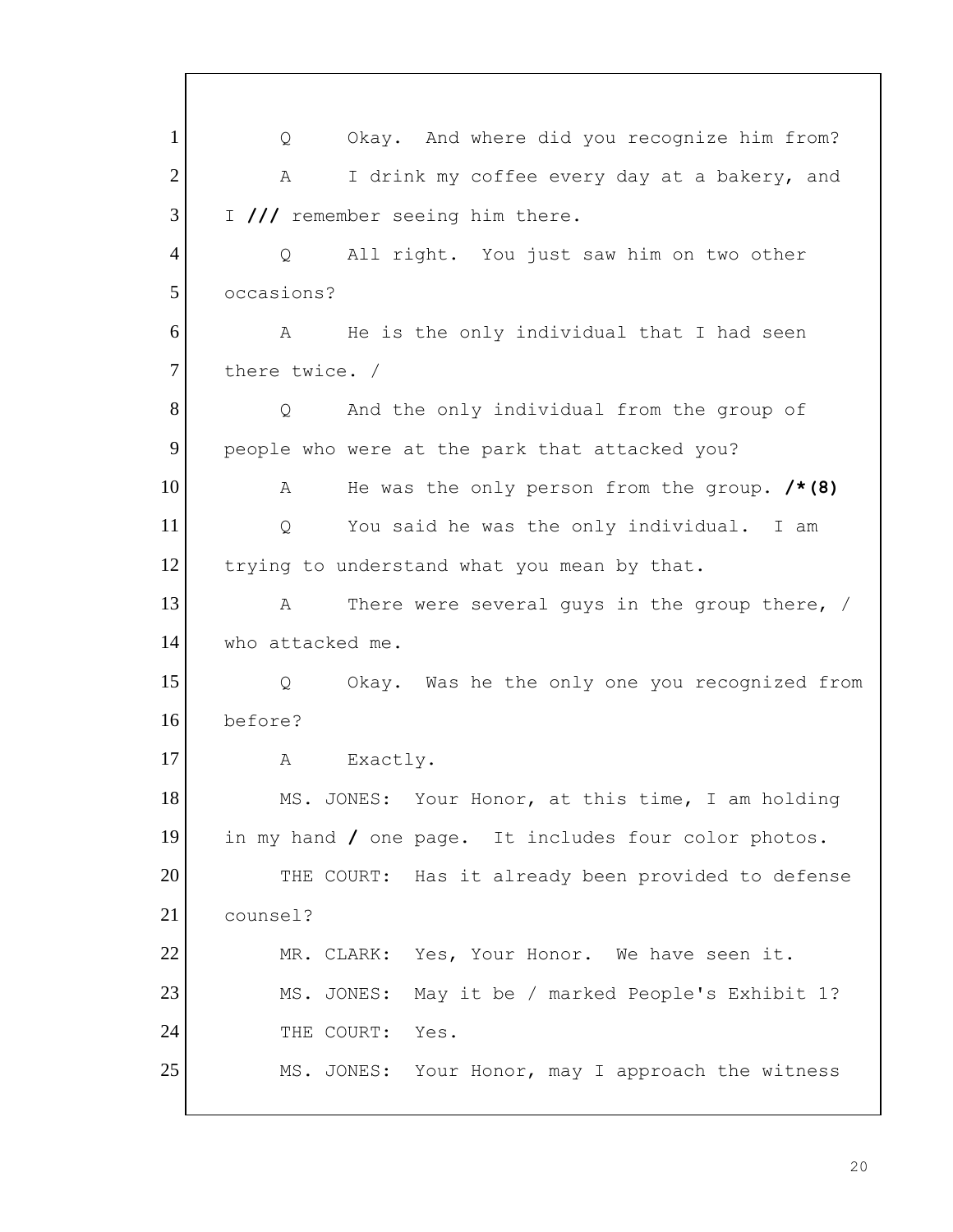1 2 3 4 5 6 7 8 9 10 11 12 13 14 15 16 17 18 19 20 21 22 23 24 25 with this exhibit.<br>THE COURT: Yes, you may. And, Mr. Clark, you may approach as **//** well, if you decide to do so, sir. MR. CLARK: Thank you, Your Honor. Q BY MS. JONES: Mr. Brown, I am showing you what has been identified as People's Exhibit / 1. A Yes, I have it here. Q Perfect. Do you recognize what is depicted in Photographs A through E? A Yes. Q Okay. That depicts where you were **///**  injured; is that correct, sir? A That is correct, yes, ma'am. Q Okay. And in terms of People's 1, Photograph A, what is depicted there? A This one / that I am holding? Q Yes, that is the photograph. A That is where the injury is shown. Q Okay. And what is depicted in Photograph B? A This **/\*(9)** is me. Q And what exactly does it depict? A Here I am on the stretcher because of the injuries to my back and my shoulder.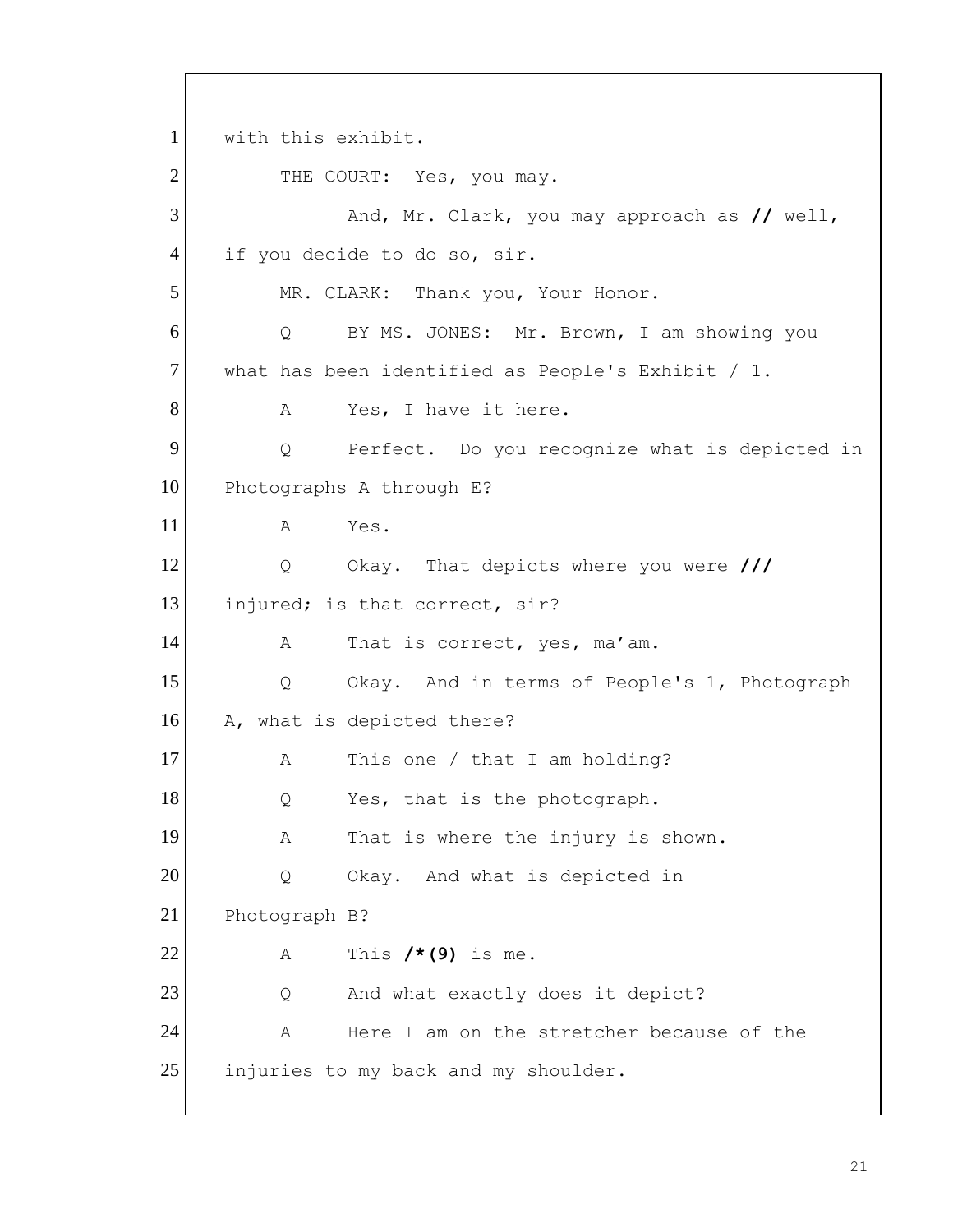you describe to us what is depicted here. 1 2 3 4 5 6 7 8 9 10 11 12 13 14 15 16 17 18 19 20 21 22 23 24 25 Q Okay. / And what is depicted in Photograph C, if you recognize that? A That is where I was hurt from the knife. Q Mr. Brown, showing you Photograph **/** D, would A That is a photograph of my hand showing where I was bitten. Q Does this accurately / depict the bite injury you sustained? A Yes. Q Okay. I am also showing you what has been marked as Photograph E. A Okay. Q Is the neck **//** brace that medical staff placed on you due to your neck and shoulder pain? MR. CLARK: Objection. Misstates the testimony. THE COURT: His back, I think he said. Sustained. / Q BY MS. JONES: Excuse me. It was for your back and shoulder pain; is that correct? A Correct. Q And then finally do you recognize Photograph E? A Yes, I do. **///**  Q What does it depict?